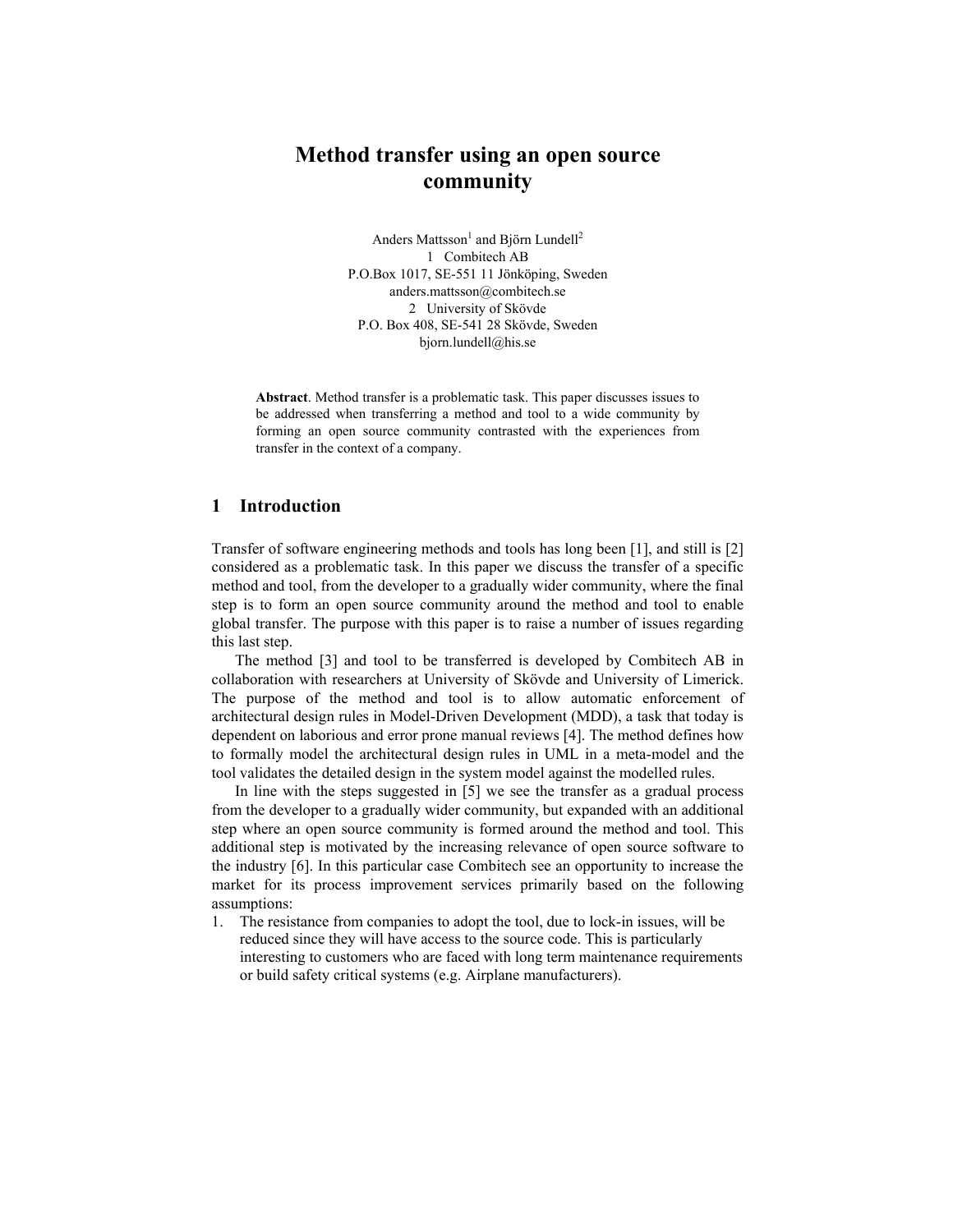Anders Mattsson and Björn Lundell

2. The tool needs to be adapted to different modelling tools, if it is available as open-source, companies do not have to wait for Combitech to do it; they can do it themselves (or pay someone else to do it).

We have previously demonstrated that it is possible for the method developer to formally model a large part of the architectural rules of a representative system. Currently we are transferring it to a practical situation, where it is used in another company (i.e. not Combitech).

Our approach on transfer is based on a set of important factors on transferability of a method defined in [7]. We use the factors of transferability of the framework to structure the following sections. First we describe the conceptual framework of the method and then we discuss each factor of transferability (Learnability, Usability and Acceptability) first related to a current transfer to a specific company context and then contrast this with the issues we see in the transfer to an open-source community.

# **2 Conceptual framework of the method**

The method is documented in a textual document in a set of ten mappings from UML constructs in the architectural model to constraints in the system model. Each mapping is expressed in natural language with an accompanying abstract example. The document also explains why there is a need for the method, provides a couple of simple examples on the use and explains the tooling approach. The method assumes that the user is familiar with UML modelling and that the method is used in a project using MDD using UML models as primary design artefacts. It also assumes that a model validator tool is used for automatic enforcement of the architectural design rules.

# **3 Company transfer case**

#### **Issues on learnabililty:**

- Architect and developers are already familiar with UML modelling.
- The method developer and the architect will do the modelling of the initial architectural rules together.
- The tool and the mapping rules are available; they will be modified when necessary. Availability to the tool is essential for learning since the tool will support congruence in interpretations because there will be no room for different interpretations on how follow the design rules.
- There will be a short course (half-day) on the method and tool for the developers before they start the detailed design.

# **Issues on usability:**

The company has a process suited for the Method and are using the Rhapsody modelling tool for which the validation tool is adapted. This means that there is little need for flexibility in the method and tool for it to improve efficiency in the process.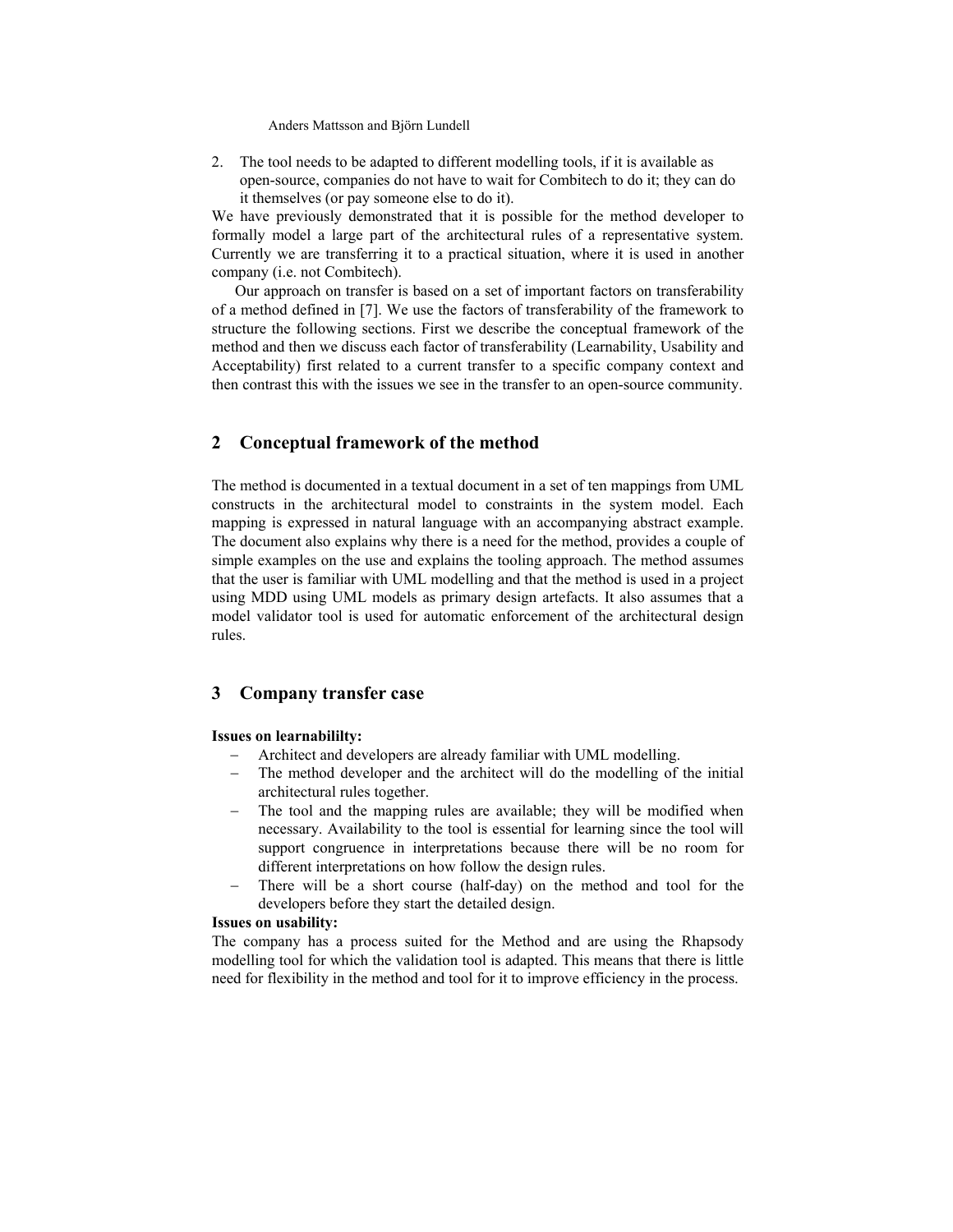#### **Issues on acceptability -** *Management support*:

The method is designed to make it "cheap" to introduce:

- − No investments are needed in new tools.
- − Very little need for education since we use UML.
- − No major impact on the development process, no new activities it only automate old ones (architectural reviews).
- Easy to convince management that it will improve productivity and quality since we automate an earlier error prone, vital and work intensive manual routine.

#### **Issues on acceptability -** *Motivation of participants:*

The architect is highly motivated and the strategy is to select developers that are motivated. There is however a risk that we have to use some developers that is a bit antagonistic not only to this method but to model driven development in general. We are very aware of this risk and the strategy is to a) try to avoid using such persons, b) try to convince them of the benefits by concrete examples.

#### **Issues on acceptability -** *Value system congruence:*

The method developer has long experience of working as a consultant in the company so he is very knowledgeable on how they do system development. He has worked with several persons involved, including the architect, some developers and most of the management. So there is high value congruence between the method developer and the method users in this case.

# **4 Open source transfer issues**

#### **Issues on learneability:**

- − The method assumes that it will be deployed in a setting where UML and MDD are used. This limits the potential number of adopters which may make it hard to reach a critical mass to form a successful open-source community around the tool.
- Since there will be no or very limited access to the method developer, the documentation of the method probably needs to be complemented with more tutorial material, after an initial effort by Combitech this will also be driven by the community when it has been formed.
- − There is also an obvious need for good documentation on the design of the tool, to make it easy for developers in the community to learn how to adapt and enhance the tool.

## **Issues on usability:**

In an open-source setting flexibility both in the tool and in the method is probably much more important for success. This means for example that we must carefully consider which variation points are important in this setting and possibly redesign the architecture of the tool. Another issue around the tool is that today it is developed